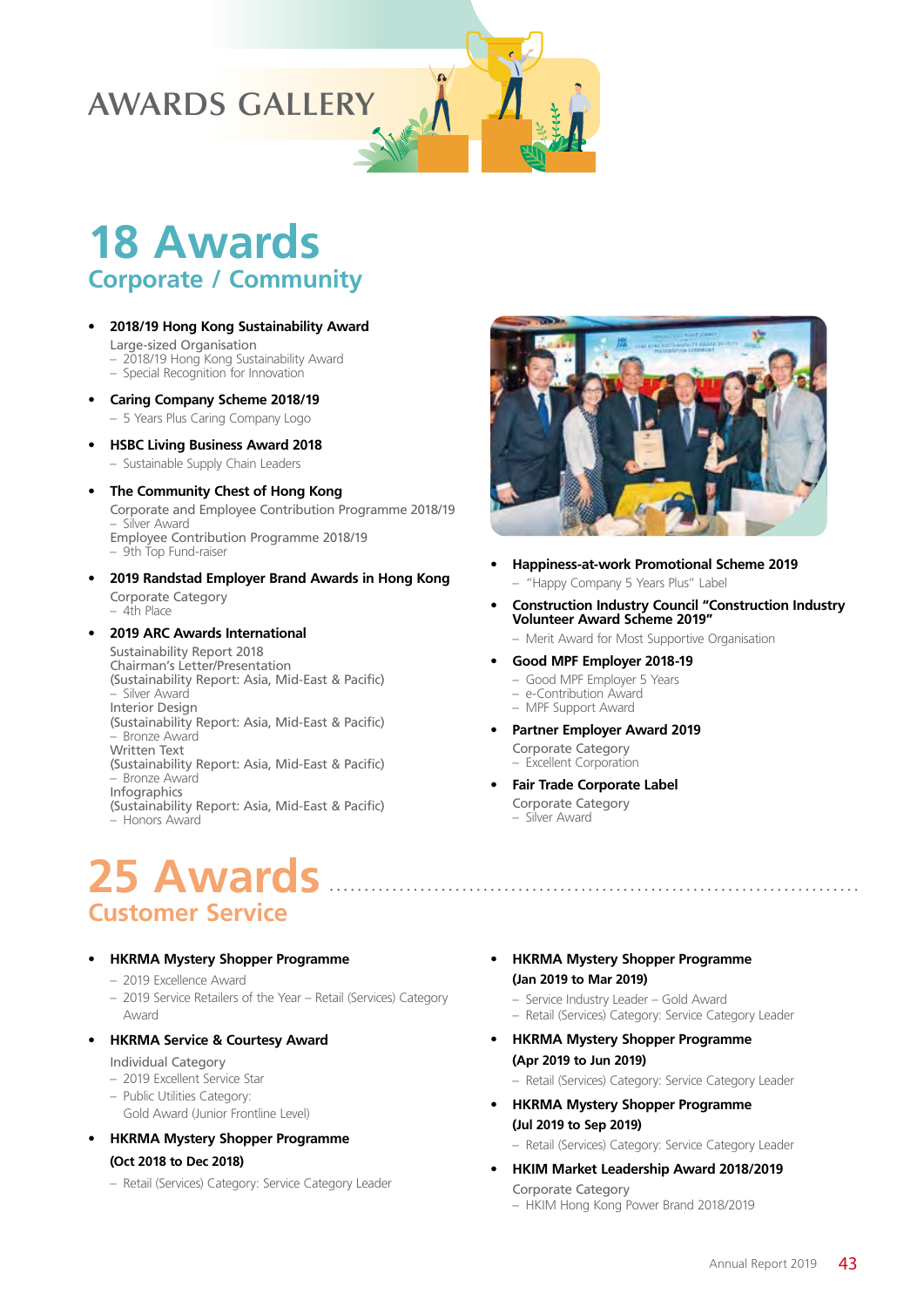### AWARDS GALLERY

#### **• 2019 International Customer Relationship Excellence Awards**

#### Corporate Category

- Public Service of the Year (Public Utility)
- Individual Category
- Customer Service Team Leader of the Year (Public Utilities – Contact Center)
- Customer Service Professional of the Year (Public Utilities – Contact Center)
- Customer Service Professional of the Year (Public Utilities – Service Center)
- Customer Service Professional of the Year (Public Utilities – Technical Center)
- Customer Service Professional of the Year (Contact Center): 2 Merits
- Customer Service Professional of the Year



## **26 Awards Environmental**

### **• Charter on External Lighting: Platinum Award**

- Tamar Station Building
- Hongkong Electric Centre
- Lamma Power Station
- Electric Tower
- North Point Station Building
- Electric Centre
- Connaught Road Switching Station & Station Building
- Sheung Wan Station Building
- Marsh Road Station Building
- Causeway Bay Station Building

### **• Hong Kong Green Organisation Certification**

- 2 Excellence Level Wastewi\$e Certificates (T & D, Generation)
- Good Level Energywi\$e Certificate (T & D)
- **• CarbonCare® Label Scheme 2019**
- CarbonCare® Star Label
- CarbonCare® Label: Level 1 (Hongkong Electric Centre)
- **• BOCHK Corporate Environmental Leadership Award 2018**
	- Manufacturing Sector: Bronze Award



**Best SME's Partner Award 2019** 

Corporate Category – Best SME's Partner Award 2019

- **• Hong Kong Call Centre Association Awards 2019** Corporate Category
	- Mystery Caller Assessment Award: 2 Gold Awards (Commerce and Utilities)
	- Individual Category – Inbound Contact Centre Representative of the Year: Silver Award
- **• Hong Kong Star Brand Award 2019 (Enterprise)**



#### **• Indoor Air Quality Certification Scheme**

- Excellent Class Certificate: Hongkong Electric Centre (Whole Building)
- Excellent Class Certificate: Electric Centre (9/F Office)
- Excellent Class Certificate: Electric Tower (Areas Equipped with MVAS System of The Whole Building)
- Good Class Certificate: Electric Centre (Areas Equipped with MVAS System of The Whole Building)
- Good Class Certificate: Administration and Control Building, Lamma Power Station
- Good Class Certificate: New Control Building, Lamma Power Station
- **• FoodWaste Lean and Green Label Scheme**
	- FoodWaste Lean Label (Lamma Power Station)
- **• "United Nations Sustainable Development Goals Green Office Awards Labelling Scheme" and Eco-Healthy Workplace**
	- Green Office Label and Eco-Healthy Workplace Label
- **• Commendation Scheme on Source Separation of Commercial and Industrial Waste 2017/18**
	- Certificate of Appreciation (Electric Tower)
- **• ISO 50001-2011 Energy Management System Certificate**
	- Generation of Electricity at Lamma Power Station